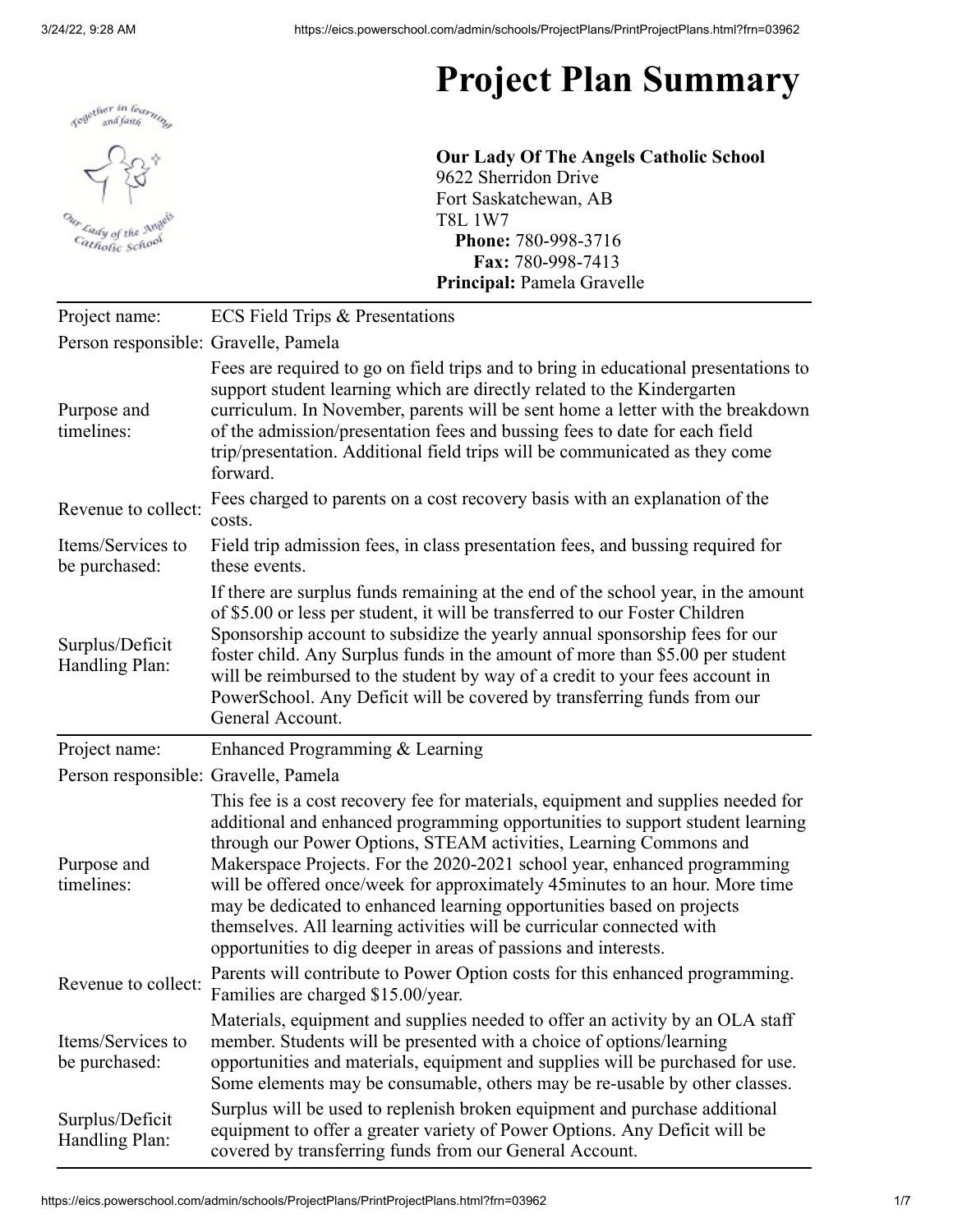| Project name:                        | General                                                                                                                                                                                                                                                                                                                                                                                                                                                                                                                                                                                                                                                                                                                                                                                                                                                                                         |
|--------------------------------------|-------------------------------------------------------------------------------------------------------------------------------------------------------------------------------------------------------------------------------------------------------------------------------------------------------------------------------------------------------------------------------------------------------------------------------------------------------------------------------------------------------------------------------------------------------------------------------------------------------------------------------------------------------------------------------------------------------------------------------------------------------------------------------------------------------------------------------------------------------------------------------------------------|
|                                      | Person responsible: Yuzdepski, Michele                                                                                                                                                                                                                                                                                                                                                                                                                                                                                                                                                                                                                                                                                                                                                                                                                                                          |
| Purpose and<br>timelines:            | This account is for all money received that is not for a specific item.                                                                                                                                                                                                                                                                                                                                                                                                                                                                                                                                                                                                                                                                                                                                                                                                                         |
| Revenue to collect:                  | Money received from LifeTouch for our picture rebate and from returning<br>recyclables for deposit the refund.                                                                                                                                                                                                                                                                                                                                                                                                                                                                                                                                                                                                                                                                                                                                                                                  |
| Items/Services to<br>be purchased:   | It is used to pay for school event expenses and/or projects that are not paid for<br>by the PSC nor collected from parents - eg. Choir wind-up party, Choir Festival<br>costs, Choir Field Trip expenses, Gr. 4 Bible Presentation celebration, Learning<br>Commons and MakerSpaces                                                                                                                                                                                                                                                                                                                                                                                                                                                                                                                                                                                                             |
| Surplus/Deficit<br>Handling Plan:    | Remaining funds at the end of the year will be used to offset any shortfalls in<br>our School Generated Accounts, .                                                                                                                                                                                                                                                                                                                                                                                                                                                                                                                                                                                                                                                                                                                                                                             |
| Project name:                        | Gr. 1 Field Trip & Presentation                                                                                                                                                                                                                                                                                                                                                                                                                                                                                                                                                                                                                                                                                                                                                                                                                                                                 |
| Person responsible: Gravelle, Pamela |                                                                                                                                                                                                                                                                                                                                                                                                                                                                                                                                                                                                                                                                                                                                                                                                                                                                                                 |
| Purpose and<br>timelines:            | Fees are required to go on field trips and to bring in educational presentations to<br>support student learning which are directly related to the Grade One curriculum.<br>In October, parents will be sent home a letter with the breakdown of the<br>admission/presentation fees and bussing fees for each field trip/presentation. As<br>a follow-up, at the end of October, parents are sent home an invoice with an<br>itemized listing of all fees, in which it is listed as a separate item. The fee<br>includes the following field trips and presentations (to date and are not limited<br>to the following: Ft. Saskatchewan Downtown Walk T-Pet Senses Presentation<br>Christmas Clay for Kids Project Pioneer Christmas Presentation T-Pet Building<br>Presentation T-Pet Creating Colour Presentation T-Pet My World Presentation<br>Strathcona Wilderness Presentation Valley Zoo |
| Revenue to collect:                  | Fees charged to parents on a cost recovery basis, a breakdown of the fees,<br>which includes admission and bussing is provided to parents.                                                                                                                                                                                                                                                                                                                                                                                                                                                                                                                                                                                                                                                                                                                                                      |
| Items/Services to<br>be purchased:   | Field trip admission fees, in class presentation fees, and bussing required for<br>these events.                                                                                                                                                                                                                                                                                                                                                                                                                                                                                                                                                                                                                                                                                                                                                                                                |
| Surplus/Deficit<br>Handling Plan:    | If there are surplus funds remaining at the end of the school year, in the amount<br>of \$5.00 or less per student, it will be transferred to our Foster Children<br>Sponsorship account to subsidize the yearly annual sponsorship fees for our 3<br>foster children. Any Surplus funds in the amount of more than \$5.00 per student<br>will be reimbursed to the student by way of a credit to your fees account in<br>PowerSchool. Any Deficit will be covered by transferring funds from our<br>General Account.                                                                                                                                                                                                                                                                                                                                                                           |
| Project name:                        | Gr. 2 Field Trip & Presentation                                                                                                                                                                                                                                                                                                                                                                                                                                                                                                                                                                                                                                                                                                                                                                                                                                                                 |
| Person responsible: Gravelle, Pamela |                                                                                                                                                                                                                                                                                                                                                                                                                                                                                                                                                                                                                                                                                                                                                                                                                                                                                                 |
| Purpose and<br>timelines:            | Fees are required to go on field trips and to bring in educational presentations to<br>support student learning which are directly related to the Grade Two<br>curriculum. In October, parents will be sent home a letter with the breakdown<br>of the admission/presentation fees and bussing fees for each field<br>trip/presentation. As a follow-up, at the end of October, parents are sent home<br>an invoice with an itemized listing of all fees, in which it is listed as a separate<br>item. The fee includes the following field trips and presentations: T-Pet Acadia<br>Presentation T-Pet Inquiring Minds Presentation T-Pet Small Animals<br>Presentation T-Pet Boats Presentation T-Pet Magnetism Presentation T-Pet<br>Dream Catchers Presentation T-Pet Exploring Liquids Presentation Edmonton<br><b>Symphony Fort Edmonton Park</b>                                         |

Revenue to collect: Fees charged to parents on a cost recovery basis with a breakdown of the fees.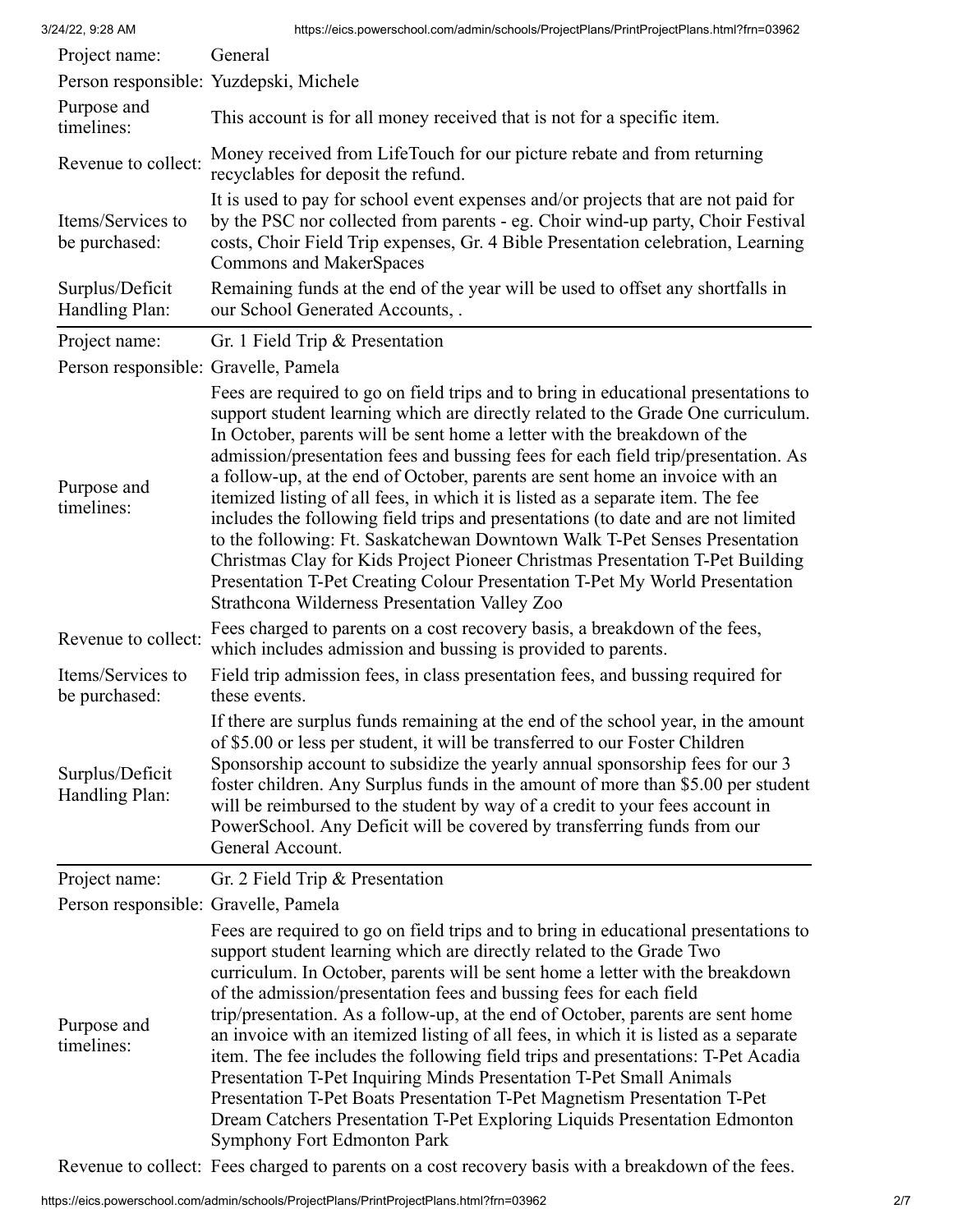| Items/Services to<br>be purchased:   | Field trip admission fees, in class presentation fees, and bussing required for<br>these events.                                                                                                                                                                                                                                                                                                                                                                                                                                                                                                                                                                                                                                                                                                                                                                                                                                |
|--------------------------------------|---------------------------------------------------------------------------------------------------------------------------------------------------------------------------------------------------------------------------------------------------------------------------------------------------------------------------------------------------------------------------------------------------------------------------------------------------------------------------------------------------------------------------------------------------------------------------------------------------------------------------------------------------------------------------------------------------------------------------------------------------------------------------------------------------------------------------------------------------------------------------------------------------------------------------------|
| Surplus/Deficit<br>Handling Plan:    | If there are surplus funds remaining at the end of the school year, in the amount<br>of \$5.00 or less per student, it will be transferred to our Foster Children<br>Sponsorship account to subsidize the yearly annual sponsorship fees for our 3<br>foster children. Any Surplus funds in the amount of more than \$5.00 per student<br>will be reimbursed to the student by way of a credit to your fees account in<br>PowerSchool. Any Deficit will be covered by transferring funds from our<br>General Account.                                                                                                                                                                                                                                                                                                                                                                                                           |
| Project name:                        | Gr. 3 Field Trip & Presentation                                                                                                                                                                                                                                                                                                                                                                                                                                                                                                                                                                                                                                                                                                                                                                                                                                                                                                 |
| Person responsible: Gravelle, Pamela |                                                                                                                                                                                                                                                                                                                                                                                                                                                                                                                                                                                                                                                                                                                                                                                                                                                                                                                                 |
| Purpose and<br>timelines:            | Fees are required to go on field trips and to bring in educational presentations to<br>support student learning which are directly related to the Grade Three<br>curriculum. In October, parents will be sent home a letter with the breakdown<br>of the admission/presentation fees and bussing fees for each field<br>trip/presentation. As a follow-up, at the end of October, parents are sent home<br>an invoice with an itemized listing of all fees, in which it is listed as a separate<br>item. The fee includes the following field trips and presentations (to date, and<br>not limited to the following): Ukrainian Village T-Pet Soapstone Penguin<br>Presentation Lego Bridges Presentation T-Pet Communities in Our World<br>Presentation T-Pet Hearing & Sound Presentation Peruvian Masks Presentation<br>T-Pet Life Cycles Presentation Mother's Day & Father's Day Projects Sherwood<br>Park Bowl & Rec Swim |
| Revenue to collect:                  | Fees charged to parents on a cost recovery basis in the amount with a<br>breakdown of the fees, which includes admission and bussing,                                                                                                                                                                                                                                                                                                                                                                                                                                                                                                                                                                                                                                                                                                                                                                                           |
| Items/Services to<br>be purchased:   | Field trip admission fees, in class presentation fees, and bussing required for<br>these events.                                                                                                                                                                                                                                                                                                                                                                                                                                                                                                                                                                                                                                                                                                                                                                                                                                |
| Surplus/Deficit<br>Handling Plan:    | If there are surplus funds remaining at the end of the school year, in the amount<br>of \$5.00 or less per student, it will be transferred to our Foster Children<br>Sponsorship account to subsidize the yearly annual sponsorship fees for our 3<br>foster children. Any Surplus funds in the amount of more than \$5.00 per student<br>will be reimbursed to the student by way of a credit to your fees account in<br>PowerSchool. Any Deficit will be covered by transferring funds from our<br>General Account.                                                                                                                                                                                                                                                                                                                                                                                                           |
| Project name:                        | Gr. 4 Field Trip & Presentation                                                                                                                                                                                                                                                                                                                                                                                                                                                                                                                                                                                                                                                                                                                                                                                                                                                                                                 |
| Person responsible: Gravelle, Pamela |                                                                                                                                                                                                                                                                                                                                                                                                                                                                                                                                                                                                                                                                                                                                                                                                                                                                                                                                 |
| Purpose and<br>timelines:            | Fees are required to go on field trips and to bring in educational presentations to<br>support student learning which are directly related to the Grade Four<br>curriculum. In October, parents will be sent home a letter with the breakdown<br>of the admission/presentation fees and bussing fees for each field<br>trip/presentation. As a follow-up, at the end of October, parents are sent home<br>an invoice with an itemized listing of all fees, in which it is listed as a separate<br>item. The fee includes the following field trips and presentations (to date and<br>not limited to): Hands on Science Wheels & Levers Presentation OLA School<br>Musical Theatre Performance T-Pet Alberta: A Sense of the Land Presentation<br>Edmonton Symphony Waste Management Centre Hands on Science Light &<br>Shadows Presentation Millennium Place Sunridge Ski Trip Recreational<br>Skating                          |
| Revenue to collect:                  | Fees charged to parents on a cost recovery basis in the amount with a<br>breakdown of the fees, which includes admission and bussing,                                                                                                                                                                                                                                                                                                                                                                                                                                                                                                                                                                                                                                                                                                                                                                                           |
| Items/Services to                    | Field trip admission fees, in class presentation fees, and bussing required for                                                                                                                                                                                                                                                                                                                                                                                                                                                                                                                                                                                                                                                                                                                                                                                                                                                 |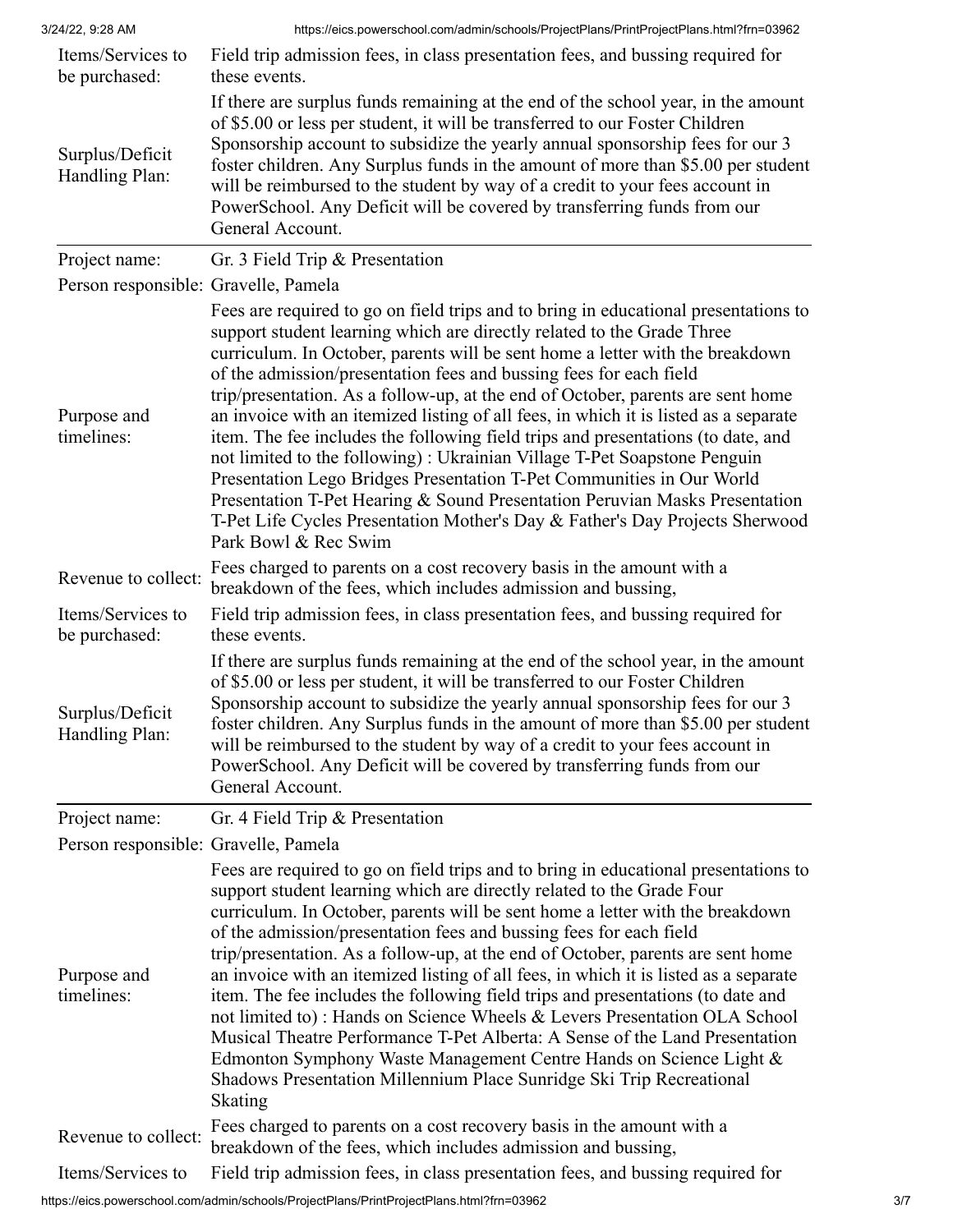| be purchased:                        | these events.                                                                                                                                                                                                                                                                                                                                                                                                                                                                                                       |
|--------------------------------------|---------------------------------------------------------------------------------------------------------------------------------------------------------------------------------------------------------------------------------------------------------------------------------------------------------------------------------------------------------------------------------------------------------------------------------------------------------------------------------------------------------------------|
| Surplus/Deficit<br>Handling Plan:    | If there are surplus funds remaining at the end of the school year, in the amount<br>of \$5.00 or less per student, it will be transferred to our Foster Children<br>Sponsorship account to subsidize the yearly annual sponsorship fees for our<br>foster children. Any Surplus funds in the amount of more than \$5.00 per student<br>will be reimbursed to the student by way of a credit to your fees account in<br>PowerSchool. Any Deficit will be covered by transferring funds from our<br>General Account. |
| Project name:                        | Hot Lunch Program                                                                                                                                                                                                                                                                                                                                                                                                                                                                                                   |
| Person responsible: Gravelle, Pamela |                                                                                                                                                                                                                                                                                                                                                                                                                                                                                                                     |
| Purpose and<br>timelines:            | Funds are raised through the sale of pre-ordered on-line hot lunches, which<br>provide every student in Gr. 1-4 the opportunity to have a specialty hot lunch<br>inOLA School during that year. It will be communicated to the parents by<br>letters being sent home through the school advising them of the sign-up<br>procedures as well as through e-mails.                                                                                                                                                      |
| Revenue to collect:                  | Revenue is collected from the Hot Lunch orders submitted by parents online<br>through the OLA School Hot Lunch Program.                                                                                                                                                                                                                                                                                                                                                                                             |
| Items/Services to<br>be purchased:   | Hot lunch orders purchased and pre-ordered by parents.                                                                                                                                                                                                                                                                                                                                                                                                                                                              |
| Surplus/Deficit<br>Handling Plan:    | Remaining funds at the end of the year will remain in that account for expenses<br>in future years or to make a lump sum payment to offset any shortfalls<br>experienced throughout the year, and they will also support families in need in<br>collaboration with OLA School Council                                                                                                                                                                                                                               |
| Project name:                        | Kanga Pouches                                                                                                                                                                                                                                                                                                                                                                                                                                                                                                       |
| Person responsible: Gravelle, Pamela |                                                                                                                                                                                                                                                                                                                                                                                                                                                                                                                     |
| Purpose and<br>timelines:            | Kanga Pouches are used by students to take home notes, agendas, reading<br>books, etc. This will ensure materials are protected to and from school,<br>especially from water bottles and lunches. Parents are sent home a supply list<br>for the upcoming year which includes the request of a Kanga Pouch and the<br>cost. Parents have the option of whether or not to purchase one for their child. If<br>they would like to purchase one, they are available at the office.                                     |
|                                      | Fees charged to parents in the amount of \$8.50 each in September, as they were<br>Revenue to collect: preordered at the old price. Fees charged to parents in October will be in the<br>amount of \$9.50 as the reorder price is accordingly to new pricing for this year.                                                                                                                                                                                                                                         |
| Items/Services to<br>be purchased:   | Kanga Pouches                                                                                                                                                                                                                                                                                                                                                                                                                                                                                                       |
| Surplus/Deficit<br>Handling Plan:    | There should be no surplus or deficit as fees are charged on a cost recovery<br>basis. However, any surplus funds will be used to purchase more Kanga<br>Pouches. Any deficit will be covered by funds in the general account and a<br>Journal Entry transfer will be made to bring the account to zero.                                                                                                                                                                                                            |
| Project name:                        | Learning Commons & Makerspace                                                                                                                                                                                                                                                                                                                                                                                                                                                                                       |
| Person responsible: Gravelle, Pamela |                                                                                                                                                                                                                                                                                                                                                                                                                                                                                                                     |
| Purpose and<br>timelines:            | Funds are raised through fundraising projects/events and donations. Events will<br>be communicated to the parents by letters and emails sent home through the<br>school advising them of the fundraiser and the intended use of the revenue.<br>Donation requests are also solicited through the weekly newsletter.                                                                                                                                                                                                 |
| Revenue to collect:                  | Sale proceeds from the fundraising projects/events and money collected from<br>donations. Donated items are also being accepted.                                                                                                                                                                                                                                                                                                                                                                                    |
| Items/Services to                    | All funds and donations will be used to enhance our Learning Commons and                                                                                                                                                                                                                                                                                                                                                                                                                                            |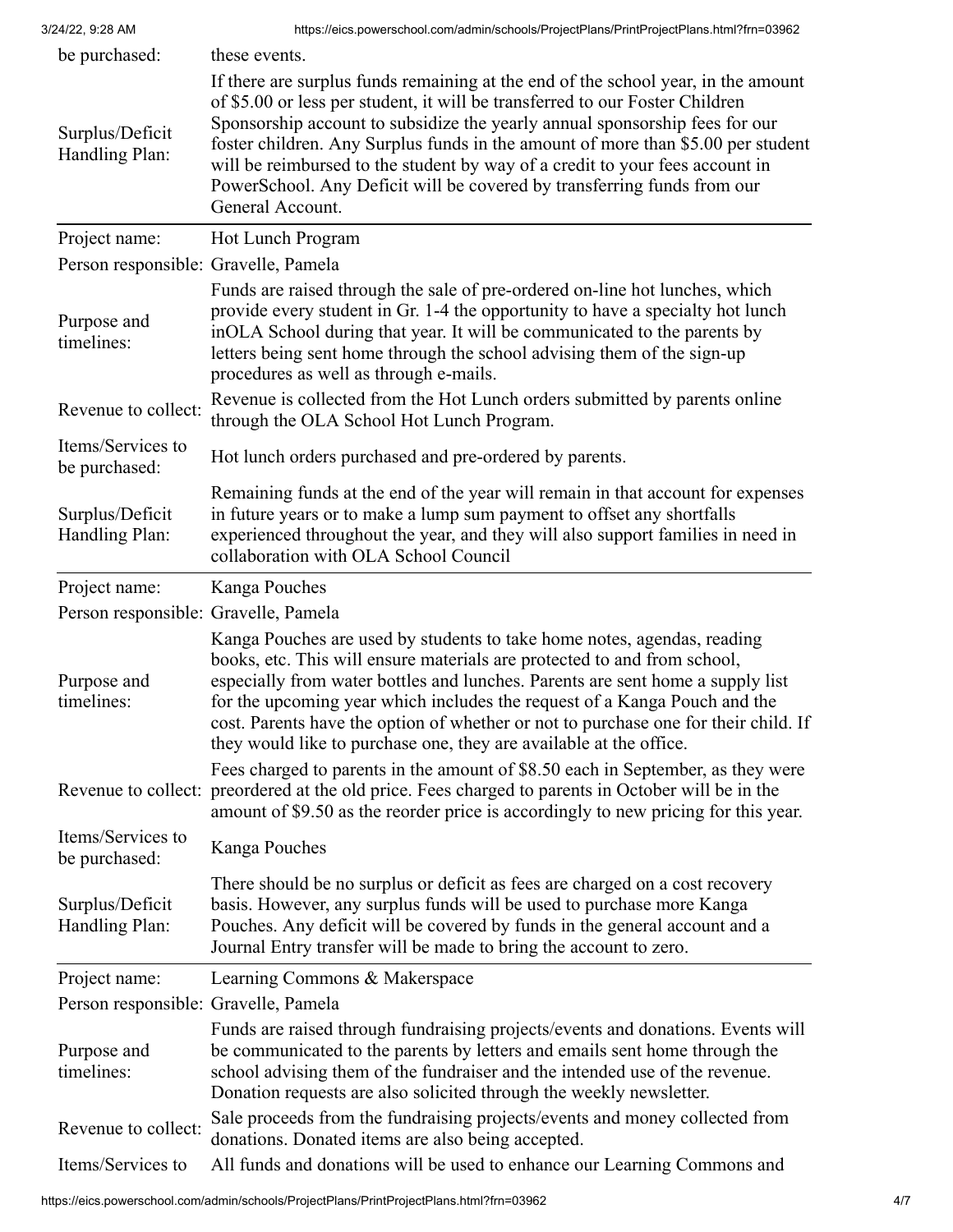| 3/24/22, 9:28 AM                     | https://eics.powerschool.com/admin/schools/ProjectPlans/PrintProjectPlans.html?frn=03962                                                                                                                                                                                                                                                                               |
|--------------------------------------|------------------------------------------------------------------------------------------------------------------------------------------------------------------------------------------------------------------------------------------------------------------------------------------------------------------------------------------------------------------------|
| be purchased:                        | expand our Makerspace potential.                                                                                                                                                                                                                                                                                                                                       |
| Surplus/Deficit<br>Handling Plan:    | Remaining funds at the end of the year will remain in the account for expenses<br>in future years and replacement of supplies/furniture.                                                                                                                                                                                                                               |
| Project name:                        | Library                                                                                                                                                                                                                                                                                                                                                                |
| Person responsible: Gravelle, Pamela |                                                                                                                                                                                                                                                                                                                                                                        |
| Purpose and<br>timelines:            | Book Fair and Lost or Damaged Library Material Fines Students are send home<br>with a flyer advertising the Book Fair and it is also advertised to parents in the<br>weekly newsletter. Lost or Damaged Library Fines are invoiced out to parents<br>and a statement is sent home with the student.                                                                    |
| Revenue to collect:                  | Funds are collected during our annual Book Fair for books purchased, and<br>funds are collected from staff and students for damaged or lost library materials.                                                                                                                                                                                                         |
| Items/Services to<br>be purchased:   | Revenue collected during the Book Fair goes directly to the book vendor to<br>cover their inventory costs. In return, we receive credit towards new resources<br>for our library and classrooms. Funds collected for lost or damaged library<br>materials goes directly to purchasing replacement materials.                                                           |
| Surplus/Deficit<br>Handling Plan:    | In the event of a surplus, library books will be purchased.                                                                                                                                                                                                                                                                                                            |
| Project name:                        | Library Bags                                                                                                                                                                                                                                                                                                                                                           |
| Person responsible: Gravelle, Pamela |                                                                                                                                                                                                                                                                                                                                                                        |
| Purpose and<br>timelines:            | Each child will receive, at the start of the school year, a protective plastic bag<br>for their library book loans. This will ensure library materials are protected to<br>and from school, especially from water bottles and lunches.                                                                                                                                 |
| Revenue to collect:                  | On a cost-recovery basis for subsequent bags, as the first one is provided as part<br>of the school supplies.                                                                                                                                                                                                                                                          |
| Items/Services to<br>be purchased:   | Protective plastic bags.                                                                                                                                                                                                                                                                                                                                               |
| Surplus/Deficit<br>Handling Plan:    | Any surplus funds will be used to purchase library bags for the following<br>school year. Any deficit will be covered by funds in the general account and a<br>Journal Entry transfer will be made to bring the account to zero.                                                                                                                                       |
| Project name:                        | Milk Program                                                                                                                                                                                                                                                                                                                                                           |
| Person responsible: Gravelle, Pamela |                                                                                                                                                                                                                                                                                                                                                                        |
| Purpose and<br>timelines:            | Funds are raised through the sale of pre-ordered milk, which provides every<br>student in Gr. K-4 the opportunity to have milk with their lunch on Mondays<br>and Wednesdays throughout the school year. It will be communicated to the<br>parents by letters, containing program information and order form, being sent<br>home through the school with the students. |
|                                      | Revenue to collect: Revenue is collected from the milk orders submitted by parents.                                                                                                                                                                                                                                                                                    |
| Items/Services to<br>be purchased:   | Moo Club Reward prizes will be purchased for students from the proceeds of<br>the Milk Program. All excess proceeds will be used to support fine arts<br>presentations, the school music program, religious enhancement projects,<br>bussing expenses and field trip fees of students from families experiencing<br>financial hardship.                                |
| Surplus/Deficit<br>Handling Plan:    | Remaining funds at the end of the year will remain in that account for expenses<br>in future years or to make a lump sum payment to offset any shortfalls<br>experienced throughout the year.                                                                                                                                                                          |
| Project name:                        | <b>PSC</b> General                                                                                                                                                                                                                                                                                                                                                     |
| Person responsible: Gravelle, Pamela |                                                                                                                                                                                                                                                                                                                                                                        |
| Purpose and                          | Funds are raised through fundraising projects/events including, but not limited                                                                                                                                                                                                                                                                                        |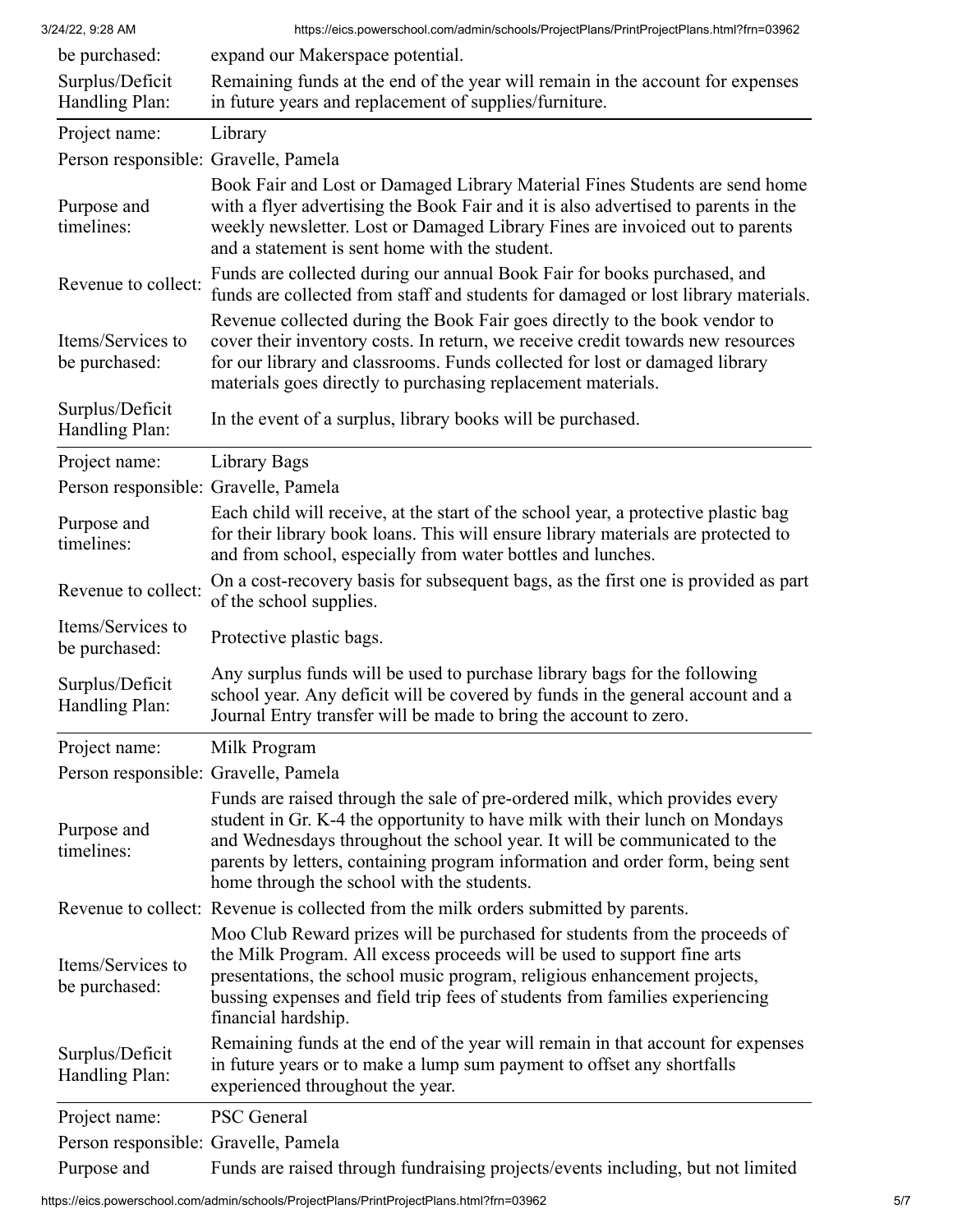| timelines:                           | to, Halloween family dance, spring dance, poinsettia sales, spell-a-thon,<br>strawberry basket sales, bottle drive and Mable's Labels, in order to support<br>various programs in OLA School during that year. It will be communicated to<br>the parents by letters being sent home through the school advising them of the<br>fundraiser and the intended use of the revenue. |
|--------------------------------------|--------------------------------------------------------------------------------------------------------------------------------------------------------------------------------------------------------------------------------------------------------------------------------------------------------------------------------------------------------------------------------|
| Revenue to collect:                  | Sale proceeds from the fundraising projects/events and money collected from<br>the donation of bottles from parents to the bottle drive.                                                                                                                                                                                                                                       |
| Items/Services to<br>be purchased:   | All funds allocated to Health and Wellness will be used to support projects that<br>enhance the physical health and well being of the students, including, but not<br>limited to the apple program, milk program, hot lunches, skill building activities<br>and special presentations on Health and Wellness.                                                                  |
| Surplus/Deficit<br>Handling Plan:    | Remaining funds at the end of the year will remain in that account for expenses<br>in future years or to make a lump sum payment to offset any shortfalls<br>experienced throughout the year.                                                                                                                                                                                  |
| Project name:                        | Recorders                                                                                                                                                                                                                                                                                                                                                                      |
| Person responsible: Lukie, Donamarie |                                                                                                                                                                                                                                                                                                                                                                                |
| Purpose and<br>timelines:            | Fees will be charged to parents for children in grade 3 and 4, which is used to<br>support the Gr. 3 and Gr. 4 music curriculum. A note will be sent home advising<br>them of the fee.                                                                                                                                                                                         |
| Revenue to collect:                  | A cost recovery fee of \$9 will be charged to all Grade $3 & 4$ students<br>participating in the Music program.                                                                                                                                                                                                                                                                |
| Items/Services to<br>be purchased:   | Recorders to enhance music program.                                                                                                                                                                                                                                                                                                                                            |
| Surplus/Deficit<br>Handling Plan:    | As this is a cost recovery nee no surplus or deficit is expected.                                                                                                                                                                                                                                                                                                              |
| Project name:                        | School Lunch Program                                                                                                                                                                                                                                                                                                                                                           |
| Person responsible: Gravelle, Pamela |                                                                                                                                                                                                                                                                                                                                                                                |
| Purpose and<br>timelines:            | The Ft. Saskatchewan Food Gatherers provide funds to pay for lunches and<br>snacks for students who are in need. We call this process "The Caring Corner"                                                                                                                                                                                                                      |
| Revenue to collect:                  | It was a donation by the Ft. Saskatchewan Food Gatherers and we submit a bill<br>to them each year to reimburse the account with monies spent.                                                                                                                                                                                                                                 |
| Items/Services to<br>be purchased:   | Healthy snacks and lunches                                                                                                                                                                                                                                                                                                                                                     |
| Surplus/Deficit<br>Handling Plan:    | Remaining funds at the end of the year will remain in this account for the next<br>year. As this is a cost recovery, there is not remaining funds anticipated.                                                                                                                                                                                                                 |
| Project name:                        | Social Justice Projects                                                                                                                                                                                                                                                                                                                                                        |
| Person responsible: Gravelle, Pamela |                                                                                                                                                                                                                                                                                                                                                                                |
| Purpose and<br>timelines:            | Our school, will participate in various social justice activities such as but not<br>limited to, supporting sponsor children and working with Valeda House. A note<br>is sent home in students' agendas advising parents of each of the fundraising<br>events.                                                                                                                 |
|                                      | Special fundraising activities put on by the students and staff- eg. Bake sales,,<br>Revenue to collect: silver collection at ECS Christmas party, VIP Parking and Christmas Concert<br><b>Seats Raffle</b>                                                                                                                                                                    |
| Items/Services to<br>be purchased:   | All funds will be donated to the projects/charities as communicated for each<br>individual fundraiser, with the largest being Valeda House and our foster child.                                                                                                                                                                                                               |
| Surplus/Deficit<br>Handling Plan:    | Remaining funds at the end of the year will remain in that account to sponsor<br>expenses for our foster child in future years or to make a lump sum payment to                                                                                                                                                                                                                |